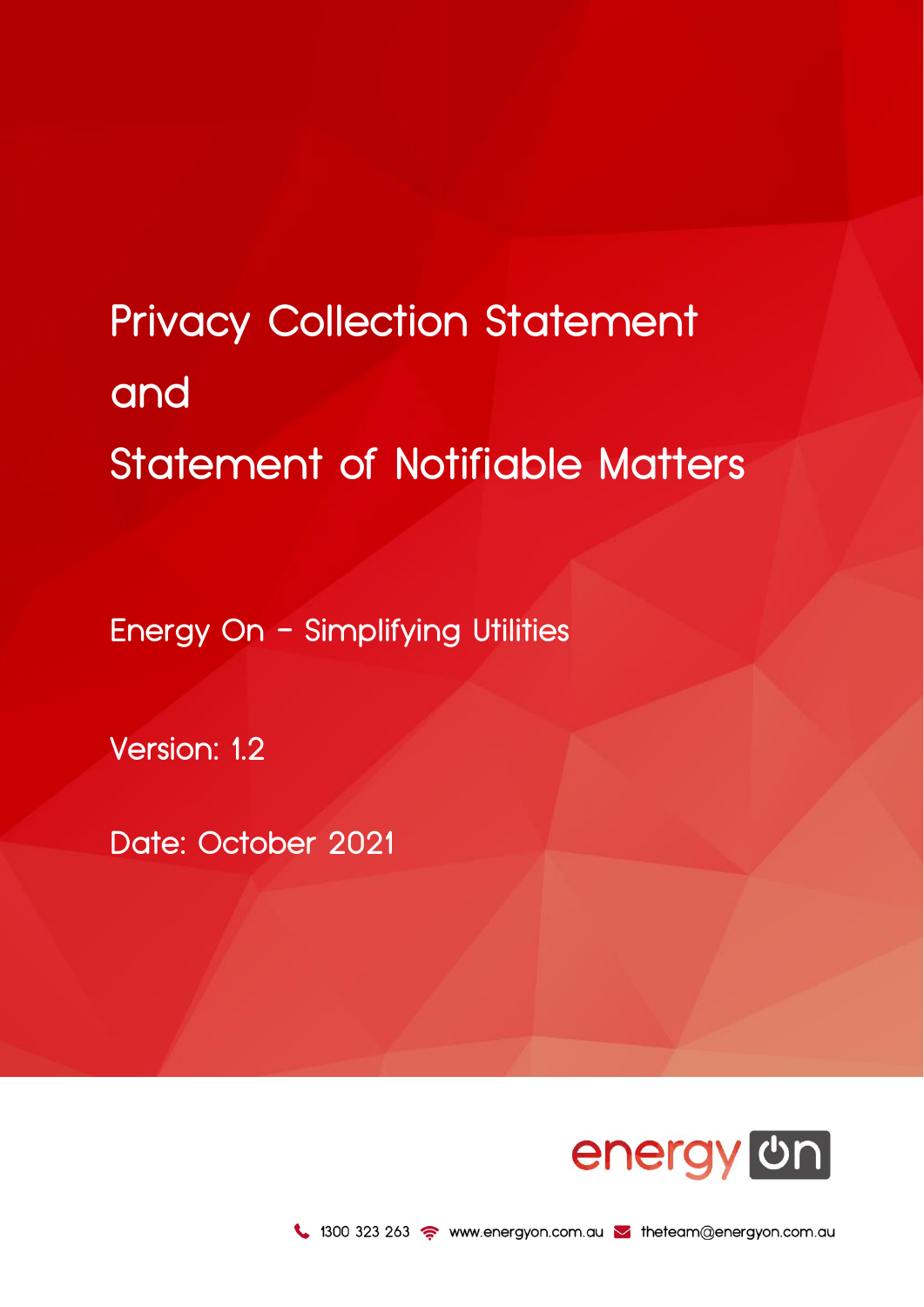### energy on

### Privacy Collection Statement

Energy On Pty Ltd (ABN 90 145 225 485) is part of the Energy On group of companies (referred to in this document as the **Energy On Group**, **we**, **us** or **our** and listed here [https://www.energyon.com.au/about](https://www.energyon.com.au/about-us/)[us/.](https://www.energyon.com.au/about-us/) The Energy On Group may collect, use and disclose various and credit-related information about customers who have applied for or obtained credit from us (**customer**).

Generally speaking, we collect and use your personal information for the purposes of providing goods and services (including provision of electricity, gas, hot water, cold water, or telephony; managing services; invoice services; and equipment and infrastructure procurement services) or information to you, facilitating our internal business operations (including assessing account and credit applications), and providing you with information about other goods and services that we, and other organisations that we have affiliations with, offer that may be of interest to you.

Generally speaking, we collect and use your credit-related information in order to assess your financial position and your application for a credit account, providing you with credit, for securitisation-related purposes, for our internal management purposes that are directly related to the management of the credit we provide you, where we reasonably believe that you have committed a serious credit infringement, and where otherwise required or permitted by law.

If you choose not to provide us with your personal information, or it's incomplete or inaccurate, we may not be able to provide you with the goods and services or information you are seeking. If the credit-related information you provide to us incomplete or inaccurate, we will not be able to assess your application for a credit account.

We may disclose your personal information to our workers and consultants who assist us in operating our business and providing products and services to you, other entities in the Energy On Group, third parties to whom you have agreed we may disclose your information or as otherwise required or authorised by law. Your personal information will also be disclosed to third party service providers who assist us in operating our business, some of whom are located overseas, such as United States of America and Vietnam. We have taken reasonable steps to ensure these third parties have appropriate security for your personal information.

In addition to the above, we are likely to disclose personal information, credit information, and credit eligibility information to a credit reporting body and other third parties as set out in our privacy and credit reporting policy. The credit reporting body we may disclose personal information to is Equifax Pty Ltd (contact details are available a[t www.mycreditfile.com.au/support\)](file://///synology/EON%20-%20Share/4.%20Customer%20Service/1.%20Policies/Privacy%20and%20Credit%20Reporting%20Policy/www.mycreditfile.com.au/support).

More detailed information about the way we use, disclose and secure your personal information and creditrelated information, how you can access and correct that information, and how you can make a complaint about a breach of the Privacy Act, Australian Privacy Principles, or the Credit Reporting Code and how we will deal with the complaint can be found in our Privacy and Credit Reporting Policy, available at <https://www.energyon.com.au/customers/policies/> or by contacting us at:

| <b>Phone</b> | 1300 323 263                       |  |  |
|--------------|------------------------------------|--|--|
| <b>Email</b> | TheTeam@EnergyOn.com.au            |  |  |
| Fax          | +61 3 9544 1300                    |  |  |
| Mail         | PO Box 2624, Mt Waverley, VIC 3149 |  |  |
| Website      | www.EnergyOn.com.au                |  |  |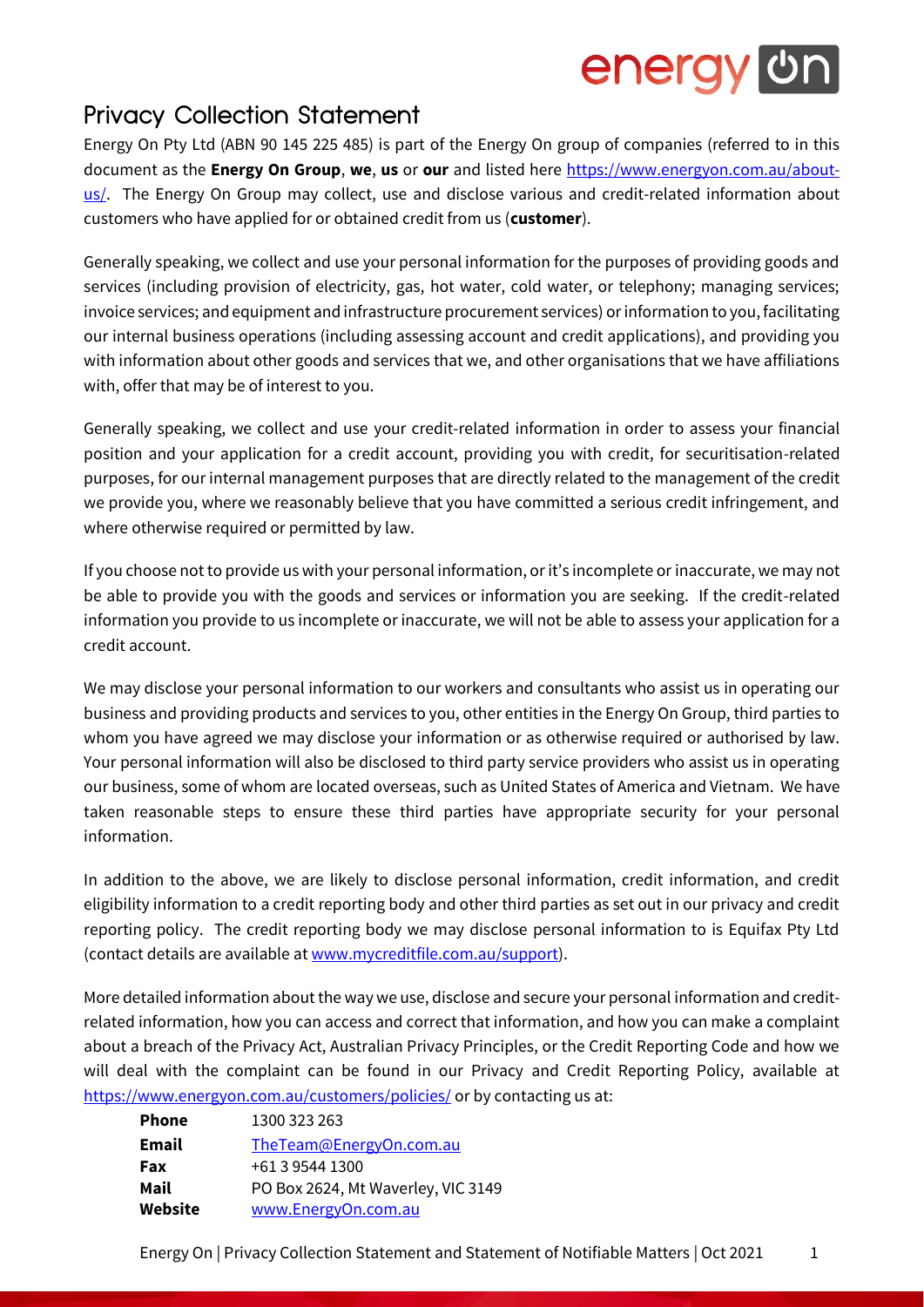## energy on

### Statement of Notifiable Matters

Under the Privacy (Credit Reporting) Code, there are several 'notifiable matters' that we are required to disclose to you at or before the time of collecting credit-related information that is likely to be disclosed to Equifax.

#### Those matters are:

- (a) Equifax may include the credit-related information we provide to it in reports, which it then provides to other credit providers to assist those other credit providers to assess your creditworthiness;
- (b) if you fail to meet your payment obligations in relation to consumer credit, or commit a serious credit infringement, we may disclose this to Equifax;
- (c) you can request a copy of our Privacy and Credit Reporting Policy by contacting us, or obtain it directly from our website;
- (d) you can request a copy of Equifax's Credit Reporting Policy using the contact details set out above;
- (e) you have the right to access credit-related information we hold about you, request that we correct the information, and make a complaint, as set out in the Privacy and Credit Reporting Policy;
- (f) you can request Equifax not to use your credit-related information for the purposes of pre-screening of direct marketing by us;
- (g) you can request Equifax not to use or disclose your credit-related information if you believe on reasonable grounds that you have been, or are likely to be, the victim of fraud; and
- (h) you can ask us to give you a hard copy of the Privacy and Credit Reporting Policy and this statement of notifiable matters.